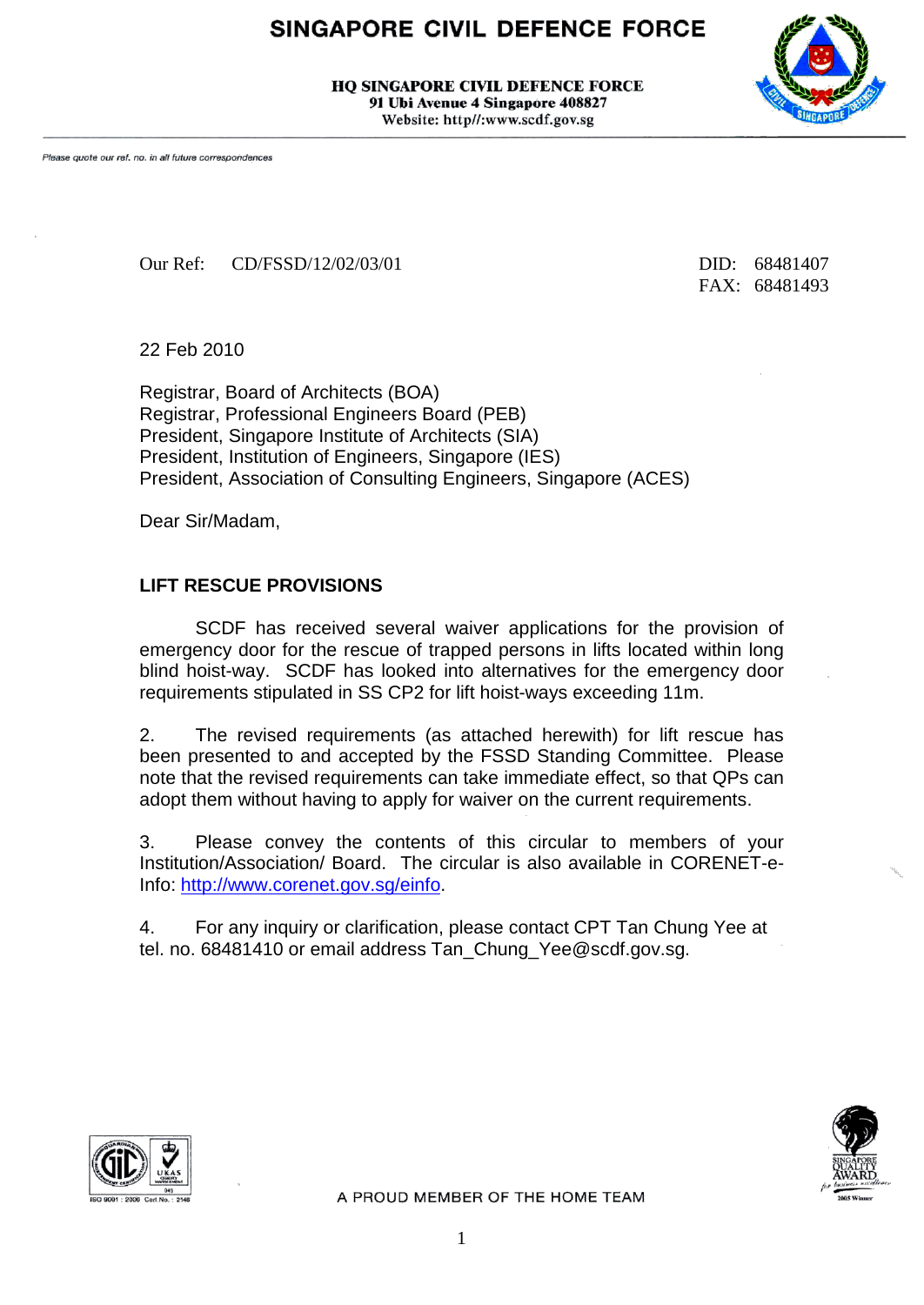Yours faithfully,

(Transmitted thru' e-mail)

Poon Keng Soon Secretary, FSSD Standing Committee for Commissioner Singapore Civil Defence Force

cc All members of FSSD Standing Committee President, REDAS President, IFE President, SISV CEO, BCA CEO, URA CEO, HDB CEO, PSA CEO, JTC CE, LTA CE, TUV SUD PSB – (Attn: Ms Tan Chiew Wan / Mr Lau Keong Ong) CE, SPRING Singapore – (Attn: Mr Kenneth Lim) President, FSMAS Honorary Secretary, SPM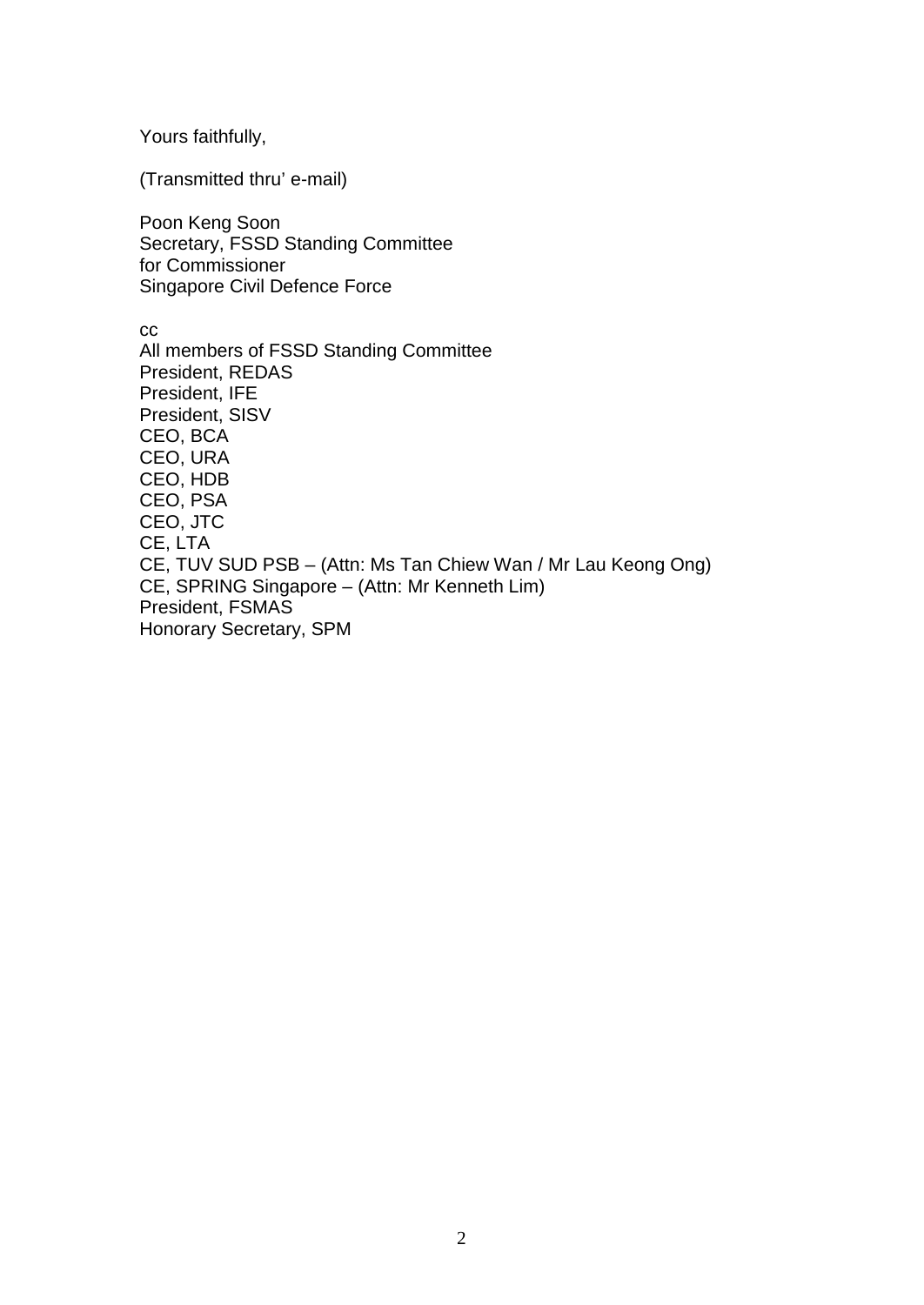

FIRE SAFETY AND SHELTER DEPARTMENT **SINGAPORE CIVIL DEFENCE FORCE**

# **FIRE SAFETY REQUIREMENTS FOR LIFT RESCUE**

**FSR 5:2010**

 **Effective Date : 22nd Feb 2010**

*Released by :*

**Fire Safety Plans Branch Fire Safety & Shelter Department**

**( Total 8 pages )**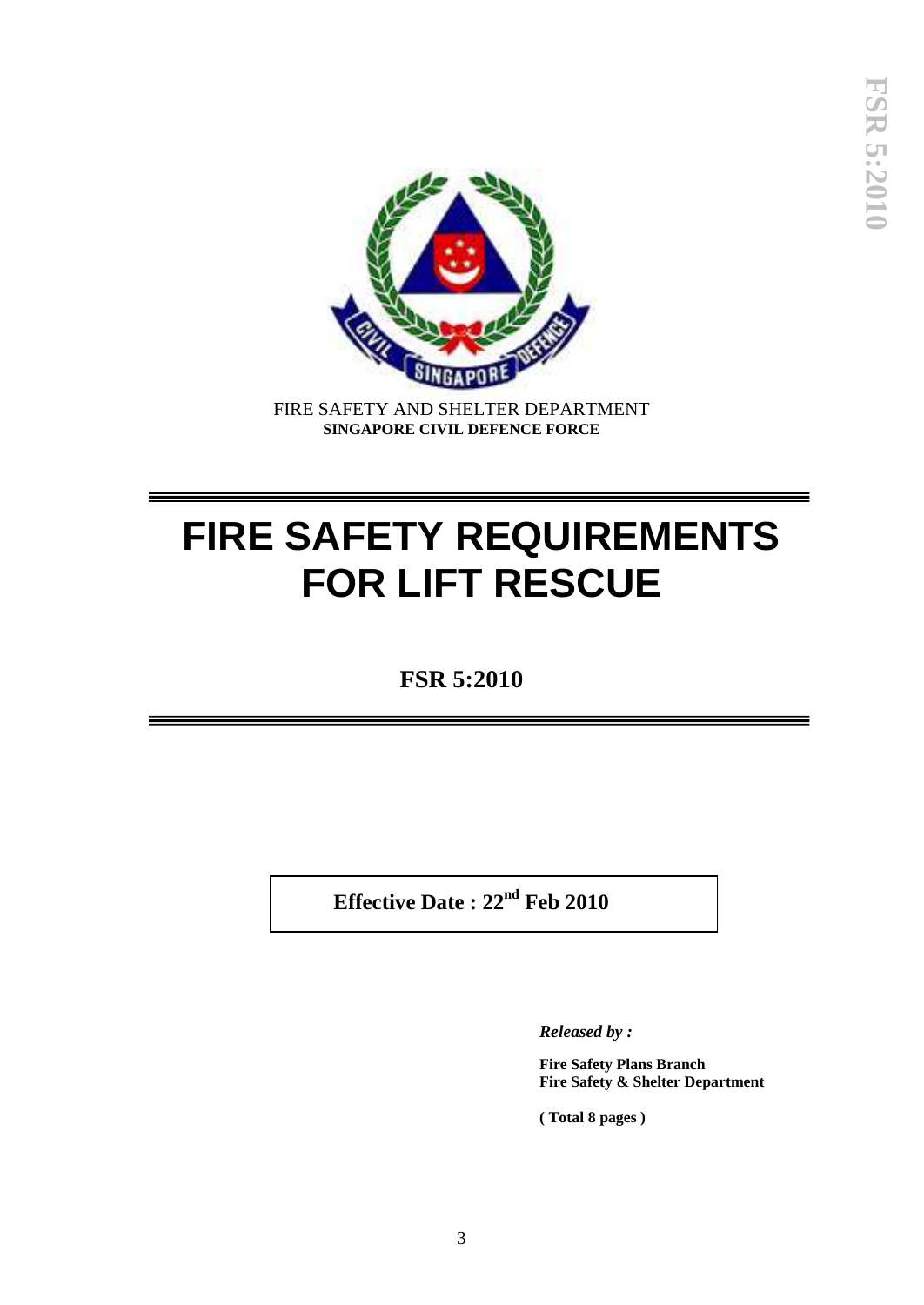## **FSR 5:2010**

## **FIRE SAFETY REQUIREMENTS FOR LIFT RESCUE**

### **1 SCOPE**

- 1.1 This FSR stipulates the fire safety provisions for performing lift rescue operation in buildings with blind lift hoist ways exceeding 11m.
- 1.2 The fire safety requirements stipulated herein shall be applicable to buildings of all purpose groups except purpose group I.

## **2 GENERAL**

- 2.1 This FSR shall be read in conjunction with the Code of Practice for Installation, Operation and Maintenance of Electric Passenger and Goods Lifts, published by SPRING Singapore.
- 2.2 This FSR shall take precedence in the event that the requirements stipulated herein contradict with those in the above-mentioned Code of Practice.

## **3 FIRE SAFETY PROVISIONS**

#### **3.1 Rescue Hooks**

3.1.1 When the distance between consecutive lift landing doorsills exceeds 11m but not more than 18m, rescue hooks meeting the requirements stipulated under clause 3.1.3 shall be provided at the underside of the upper lift landing door head.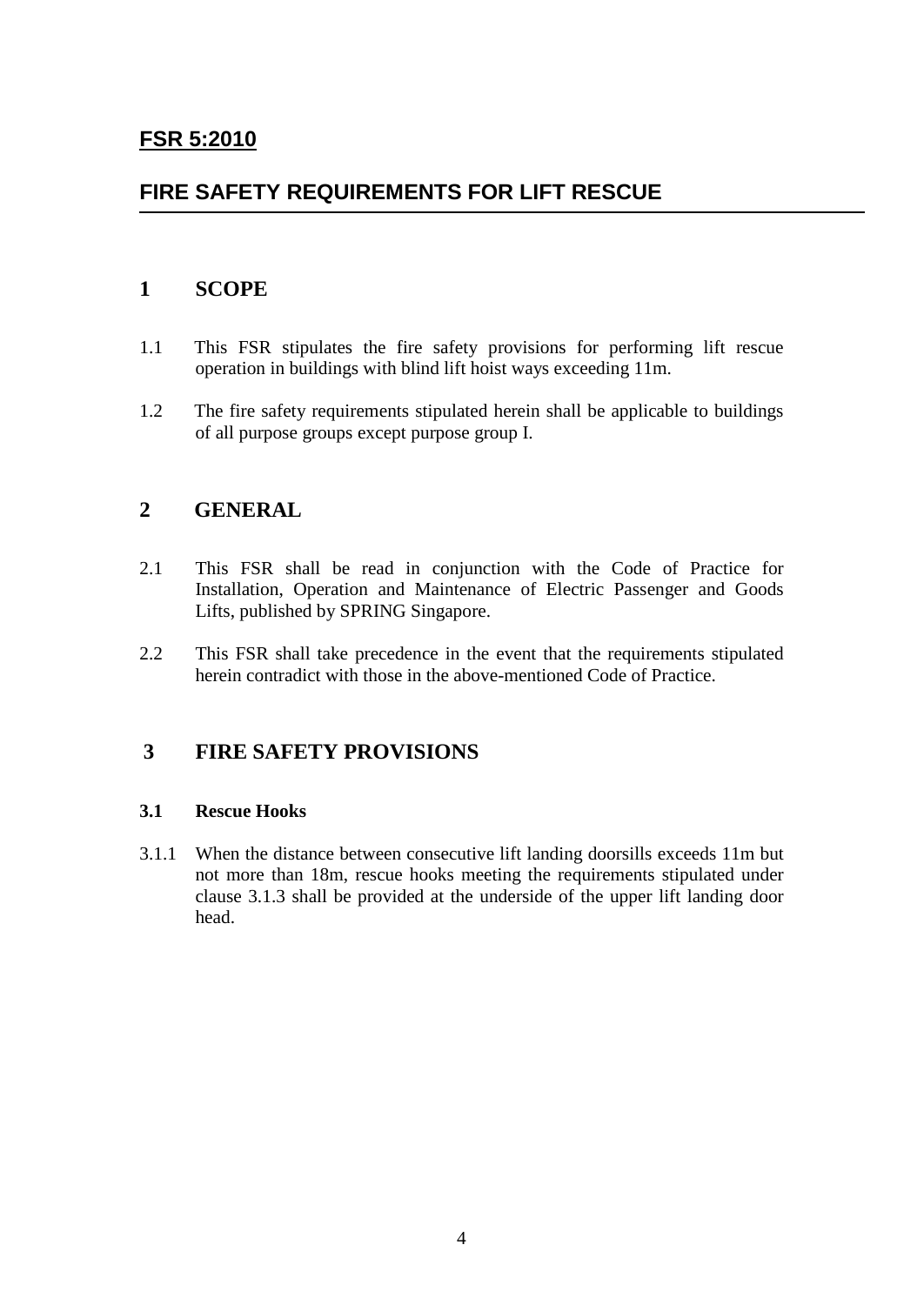

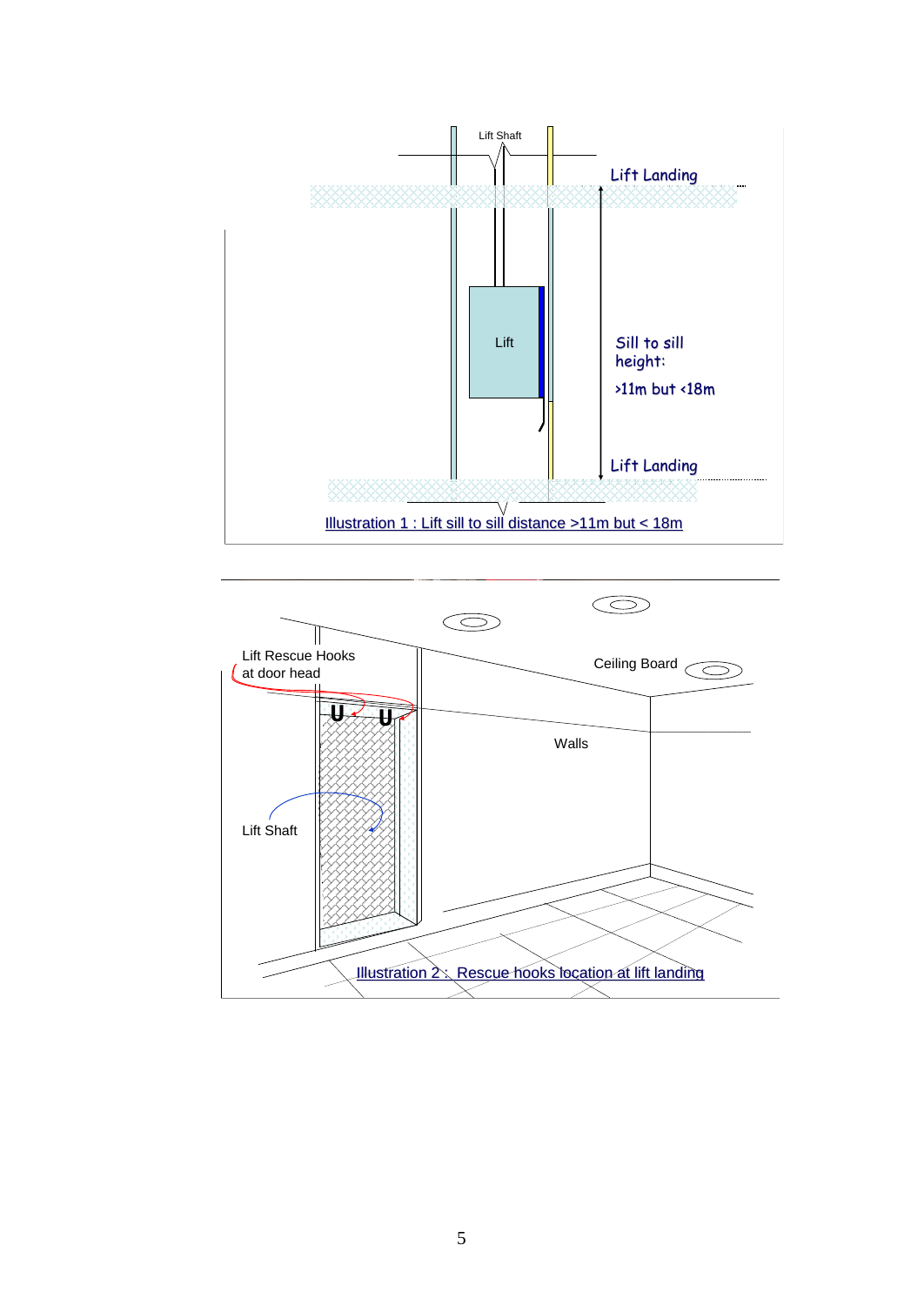3.1.2 Alternatively, these hooks can also be installed in the ceiling space directly above the upper lift landing door such that the heights of these hooks are not more than 3m above the finished floor level of that upper lift landing and at an approximate distance of 1m away from the lift shaft wall. The ceiling space shall be easily accessible and a visible sign shall be provided to indicate the locations of the rescue hooks.



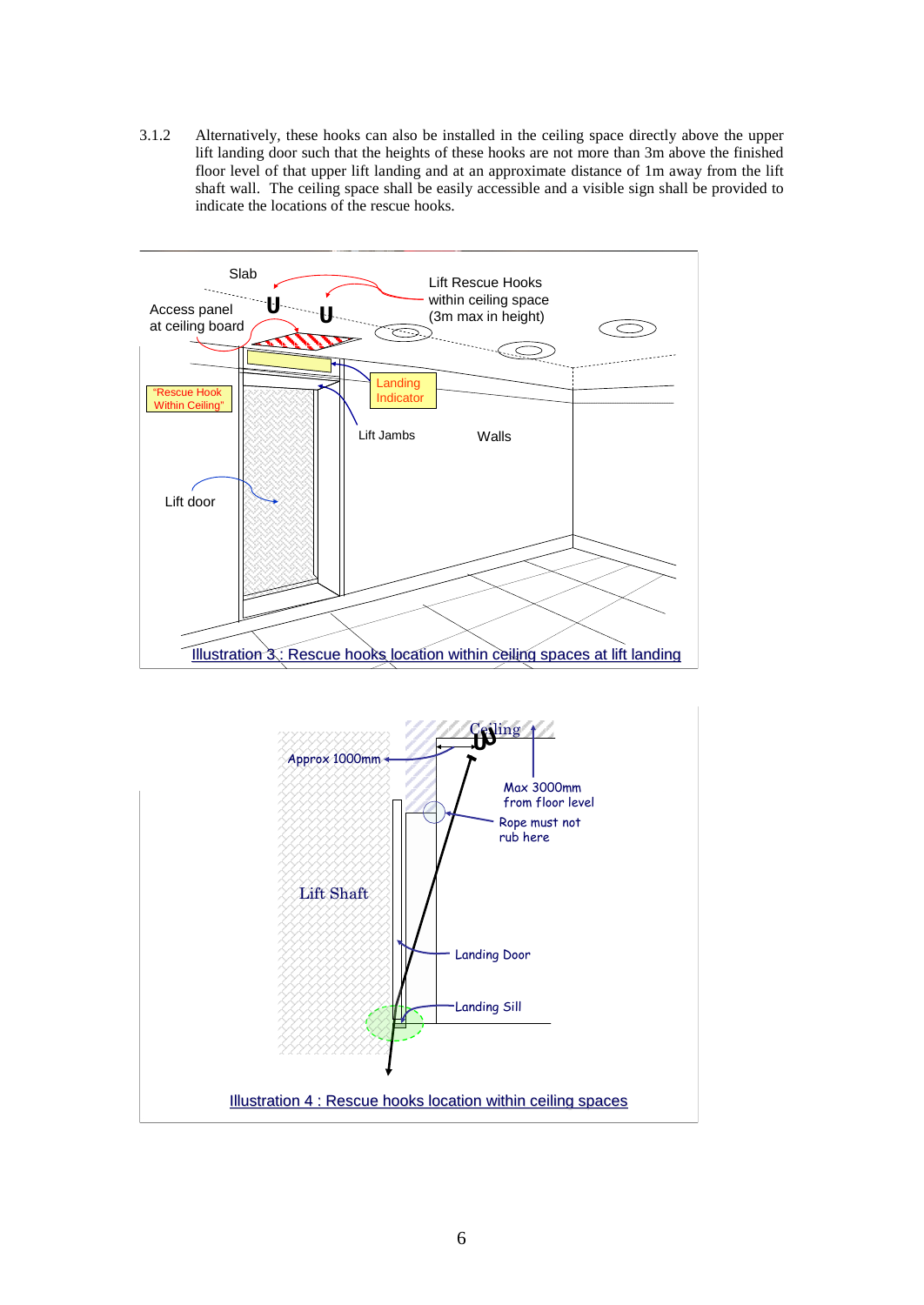3.1.3 Each rescue hook shall have pull-out strength of not less than 1000 kg (10 kN) and a thickness of not more than 14 mm in diameter. The clear space between the hook and the emergency door frame shall not be less than 100 mm and the spacing between the two hooks shall be between 500 to 700 mm.



Note: Pull down capacity = 10KN

#### Illustration 5 : Rescue Hook

#### **3.2 Landing Emergency Doors**

- 3.2.1 When the distance between consecutive lift landing doorsills exceeds 18m, intermediate landing emergency doors shall be provided, such that the distance between sills is not more than 18 m. This requirement is not called for in the case of adjacent cars, each fitted with a car emergency door meeting the requirements of clause 3.3.
- 3.2.2 The landing emergency doors shall conform to the following requirements:
	- (a) They shall be at least 760mm wide and 2m high (clear opening);
	- (b) They shall be easily accessible and free from fixed obstructions;
	- (c) They shall be either of the horizontally sliding or swinging single section type, irrespective of the type of door installed at the other landings;
	- (d) They shall be self-closing and self-locking and shall be marked in letters not less than 50mmhigh,

#### "DANGER, LIFT WELL"

(e) They shall be provided with a landing door lock which can be unlocked only from the landing side through the use of a key. The lock shall not be unlocked by any key which will open any other lock or device used for any other purpose in the building. The key shall be kept where it is accessible only to authorized persons;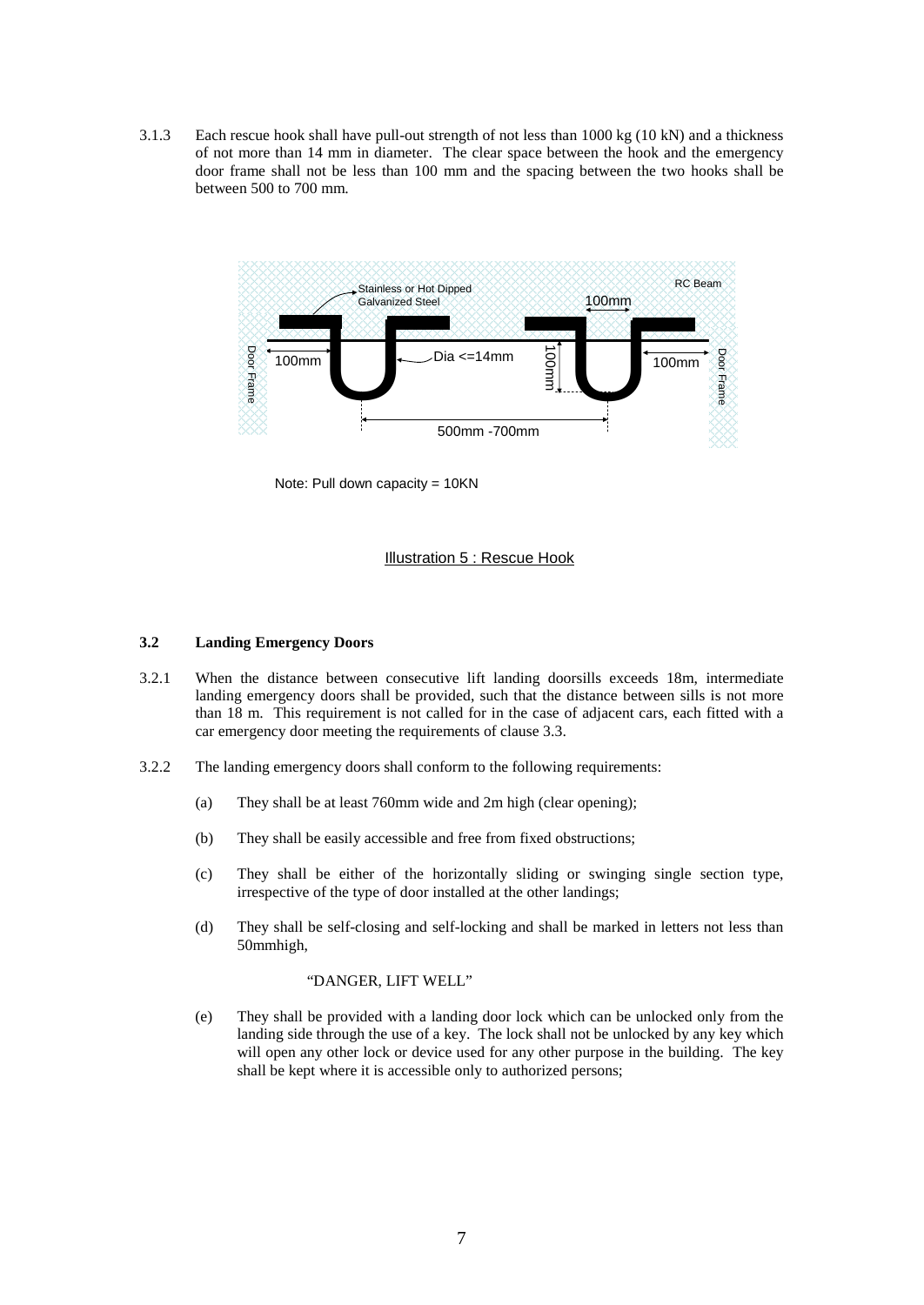- (f) Each door shall be provided with an electrical contact the opening of which will render the lift inoperative;
- (g) Two rescue hooks meeting the requirements stipulated under clause 3.1.3 shall be provided at the underside of each emergency door head. Alternatively, these hooks can also be installed in the ceiling space as stipulated under clause 3.1.2



#### **3.3 Car Emergency Doors**

3.3.1 When car emergency doors are provided in adjacent cars to permit the lift-to-lift rescue and evacuation of passengers, there shall be no limit on the maximum allowable length of the blind lift hoist way.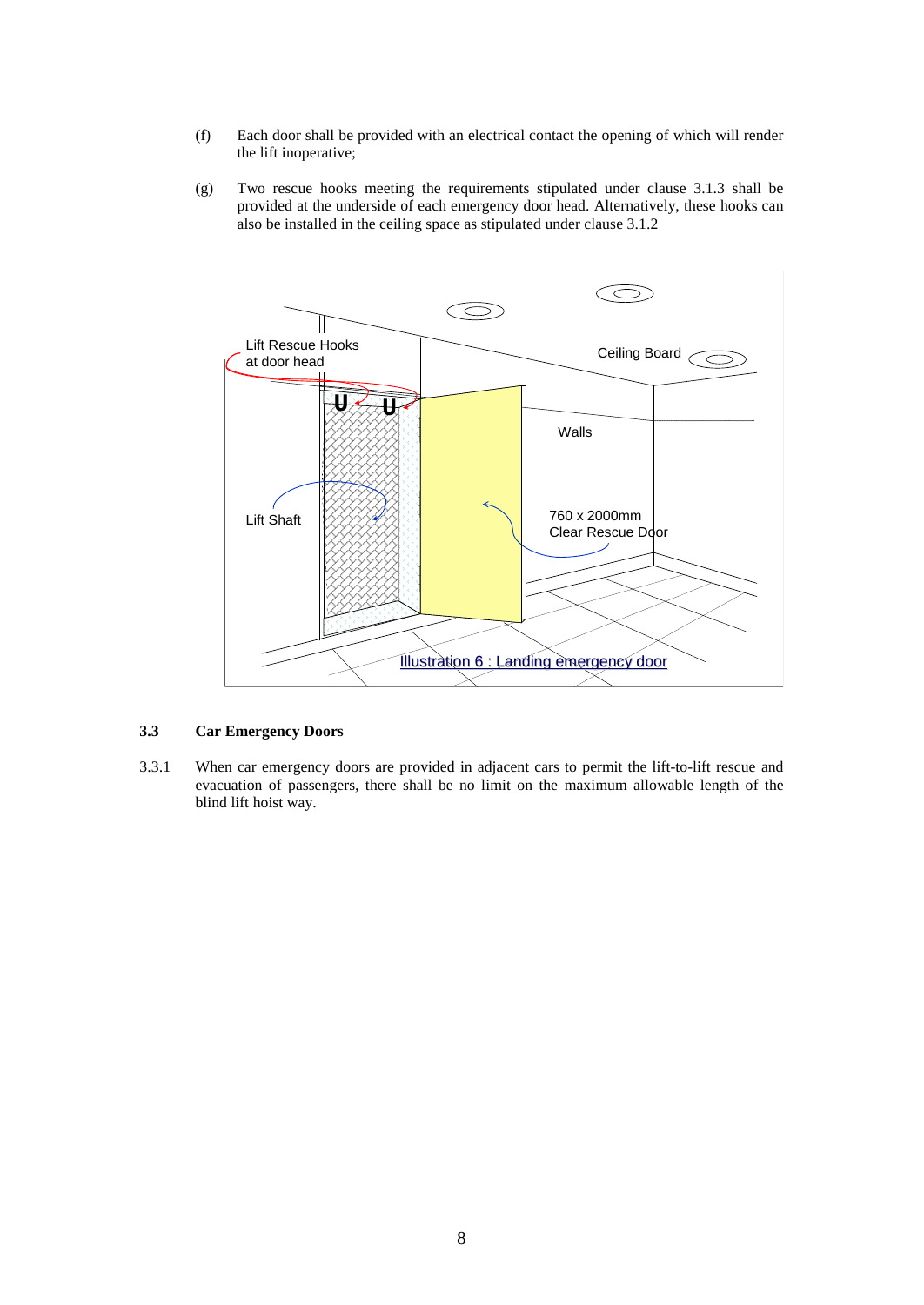

- 3.3.2 When car emergency doors are provided, the following requirements shall be complied with:
	- (a) The horizontal distance between cars shall not exceed 750 mm.
	- (b) Car emergency doors shall measure at least 1800 mm high and 350 mm wide.
	- (c) Car emergency doors shall be opened from outside the car without a key and from inside the car using a key.
	- (d) Car emergency doors shall not open towards the outside of the car.
	- (e) Car emergency doors shall not be located in the path of a counterweight or in front of a fixed obstacle (except for beams separating the cars) preventing passage from one car to another.
	- (f) A set of detachable bridging plate and handrail, painted in bright yellow colour, shall be provided and secured to each emergency door. The plate shall have an anti-slip surface and means shall be provided to prevent accidental dropping of the plate and handrail into the lift well during deployment.
	- (g) The detachable bridging plate shall have a minimum loading capacity of 200 kg and shall not weigh more than 10 kg. The maximum loading capacity shall be clearly marked on the top-face of the plate. Means shall be provided to prevent the plate and handrail from slipping off when deployed.
	- (h) Each car emergency door shall be provided with an electrical contact the opening of which will render the lift inoperative. Safety feature to prevent the lift from operating when the bridging plate or the handrail is deployed shall also be provided.